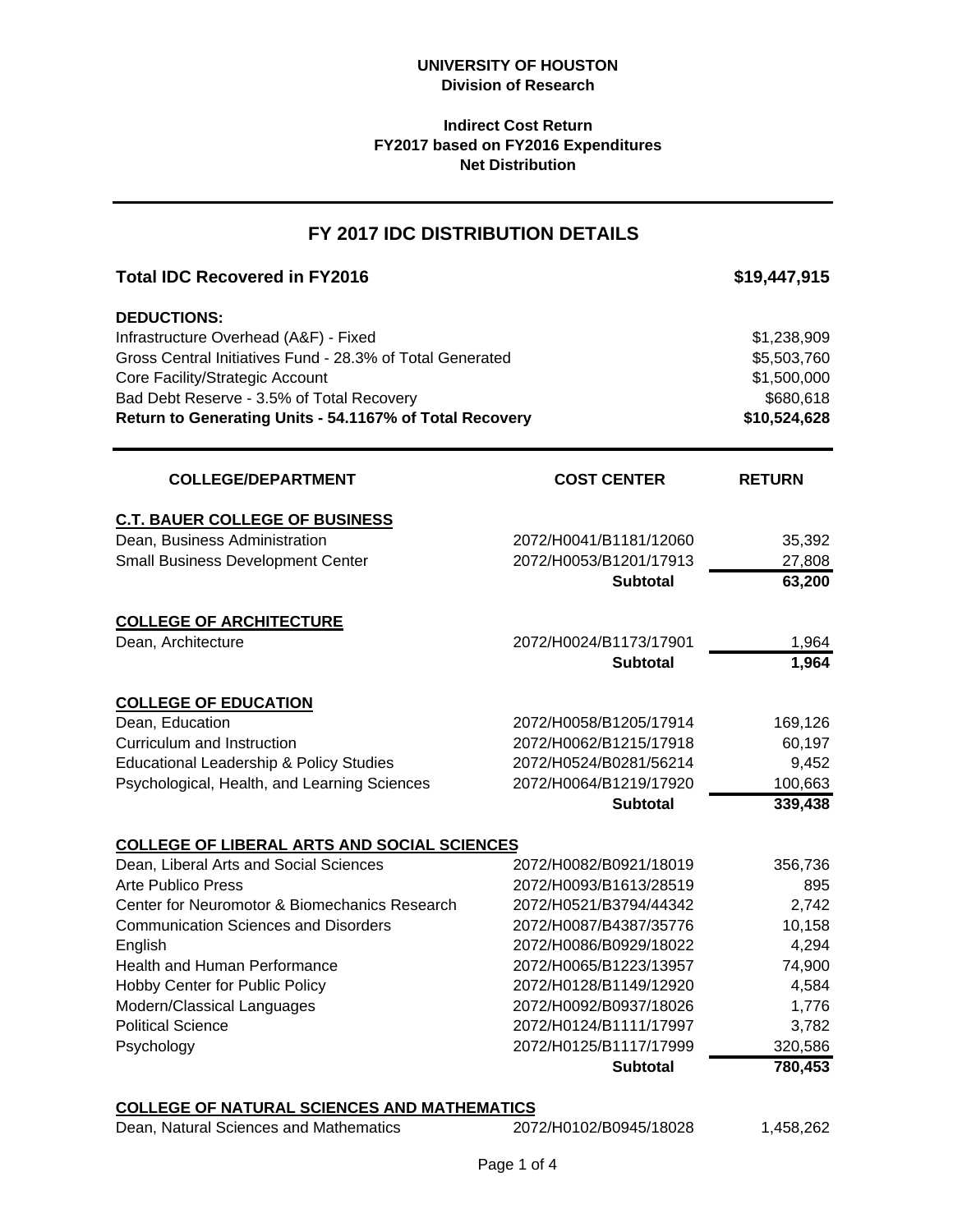### **UNIVERSITY OF HOUSTON Division of Research**

### **Indirect Cost Return FY2017 based on FY2016 Expenditures Net Distribution**

| <b>Biology of Behavior Institute</b><br>Biology/Biochemistry<br>Center for Nuclear Receptors and Cell Signaling<br>Chemistry<br><b>Computer Science</b><br>Earth & Atmospheric Sciences<br><b>Houston Coastal Center</b><br>Institute for Climate and Atmospheric Science<br>Institute for Nanoenergy<br><b>Mathematics</b><br>Physics | 2072/H0552/B2720/46572<br>2072/H0104/B0951/18030<br>2072/H0515/B3766/43613<br>2072/H0107/B0991/14002<br>2072/H0108/B1011/18071<br>2072/H0109/B1023/18078<br>2072/H0271/B4473/47017<br>2072/H0429/B1667/31882<br>2072/H0545/B3797/45491<br>2072/H0110/B1031/18083<br>2072/H0112/B1041/18187 | 2,766<br>287,864<br>54,076<br>226,660<br>218,105<br>90,164<br>6,389<br>19,073<br>1,771<br>151,108<br>314,418 |
|----------------------------------------------------------------------------------------------------------------------------------------------------------------------------------------------------------------------------------------------------------------------------------------------------------------------------------------|--------------------------------------------------------------------------------------------------------------------------------------------------------------------------------------------------------------------------------------------------------------------------------------------|--------------------------------------------------------------------------------------------------------------|
|                                                                                                                                                                                                                                                                                                                                        | <b>Subtotal</b>                                                                                                                                                                                                                                                                            | 2,830,655                                                                                                    |
| <b>COLLEGE OF OPTOMETRY</b>                                                                                                                                                                                                                                                                                                            |                                                                                                                                                                                                                                                                                            |                                                                                                              |
| <b>Optometry Vision Sciences</b>                                                                                                                                                                                                                                                                                                       | 2072/H0113/B1161/17864<br><b>Subtotal</b>                                                                                                                                                                                                                                                  | 910,433<br>910,433                                                                                           |
| <b>COLLEGE OF PHARMACY</b>                                                                                                                                                                                                                                                                                                             |                                                                                                                                                                                                                                                                                            |                                                                                                              |
| Dean, Pharmacy                                                                                                                                                                                                                                                                                                                         | 2072/H0116/B1067/12065                                                                                                                                                                                                                                                                     | 448,384                                                                                                      |
| Clinical Pharmacy & Administration                                                                                                                                                                                                                                                                                                     | 2072/H0118/B1097/18210                                                                                                                                                                                                                                                                     | 73,808                                                                                                       |
| Heart and Kidney Institute                                                                                                                                                                                                                                                                                                             | 2072/H0117/B1079/18201                                                                                                                                                                                                                                                                     | 61,378                                                                                                       |
| Institute for Drug Education and Research                                                                                                                                                                                                                                                                                              | 2072/H0422/B1621/32619                                                                                                                                                                                                                                                                     | 637                                                                                                          |
| Pharm Health Outcomes & Policy                                                                                                                                                                                                                                                                                                         | 2072/H0571/B0283/56282                                                                                                                                                                                                                                                                     | 11,637                                                                                                       |
| Pharmacological and Pharmaceutical Sciences                                                                                                                                                                                                                                                                                            | 2072/H0117/B1069/18198                                                                                                                                                                                                                                                                     | 202,793                                                                                                      |
|                                                                                                                                                                                                                                                                                                                                        | <b>Subtotal</b>                                                                                                                                                                                                                                                                            | 798,637                                                                                                      |
| <b>COLLEGE OF TECHNOLOGY</b>                                                                                                                                                                                                                                                                                                           |                                                                                                                                                                                                                                                                                            |                                                                                                              |
| Dean, Technology                                                                                                                                                                                                                                                                                                                       | 2072/H0136/B1151/17859                                                                                                                                                                                                                                                                     | 135,531                                                                                                      |
| Center for Information Security, Research and Edu                                                                                                                                                                                                                                                                                      | 2072/H0554/B4472/46996                                                                                                                                                                                                                                                                     | 23,943                                                                                                       |
| Center for Life Sciences Technology                                                                                                                                                                                                                                                                                                    | 2072/H0468/B4430/43588                                                                                                                                                                                                                                                                     | 1,056                                                                                                        |
| <b>Construction Management</b>                                                                                                                                                                                                                                                                                                         | 2072/H0559/B0580/58457                                                                                                                                                                                                                                                                     | 2,562                                                                                                        |
| <b>Engineering Technology</b>                                                                                                                                                                                                                                                                                                          | 2072/H0139/B1674/32555                                                                                                                                                                                                                                                                     | 57,071                                                                                                       |
| Human Development and Consumer Science                                                                                                                                                                                                                                                                                                 | 2072/H0140/B1675/32557                                                                                                                                                                                                                                                                     | 10,780                                                                                                       |
| Information & Logistics Technology                                                                                                                                                                                                                                                                                                     | 2072/H0137/B1673/32559                                                                                                                                                                                                                                                                     | 13,327                                                                                                       |
|                                                                                                                                                                                                                                                                                                                                        | <b>Subtotal</b>                                                                                                                                                                                                                                                                            | 244,271                                                                                                      |
| <b>COLLEGE OF THE ARTS</b>                                                                                                                                                                                                                                                                                                             |                                                                                                                                                                                                                                                                                            |                                                                                                              |
| Dean, The College of the Arts                                                                                                                                                                                                                                                                                                          | 2072/H0594/B0126/59753                                                                                                                                                                                                                                                                     | 7,245                                                                                                        |
| <b>Blaffer Gallery</b>                                                                                                                                                                                                                                                                                                                 | 2072/H0097/B1641/30169                                                                                                                                                                                                                                                                     | 1,228                                                                                                        |
| Cynthia Woods Mitchell Center for the Arts                                                                                                                                                                                                                                                                                             | 2072/H0473/B0584/58508                                                                                                                                                                                                                                                                     | 4,464                                                                                                        |
|                                                                                                                                                                                                                                                                                                                                        | <b>Subtotal</b>                                                                                                                                                                                                                                                                            | 12,938                                                                                                       |
| <b>CULLEN COLLEGE OF ENGINEERING</b>                                                                                                                                                                                                                                                                                                   |                                                                                                                                                                                                                                                                                            |                                                                                                              |
| Dean, Engineering                                                                                                                                                                                                                                                                                                                      | 2072/H0066/B0862/17895                                                                                                                                                                                                                                                                     | 1,666,706                                                                                                    |
| <b>Biomedical Engineering</b>                                                                                                                                                                                                                                                                                                          | 2072/H0071/B3793/44312                                                                                                                                                                                                                                                                     | 152,421                                                                                                      |
| Center for Innovative Grouting Materials and Tech                                                                                                                                                                                                                                                                                      | 2072/H0069/B0919/18018                                                                                                                                                                                                                                                                     | 9,140                                                                                                        |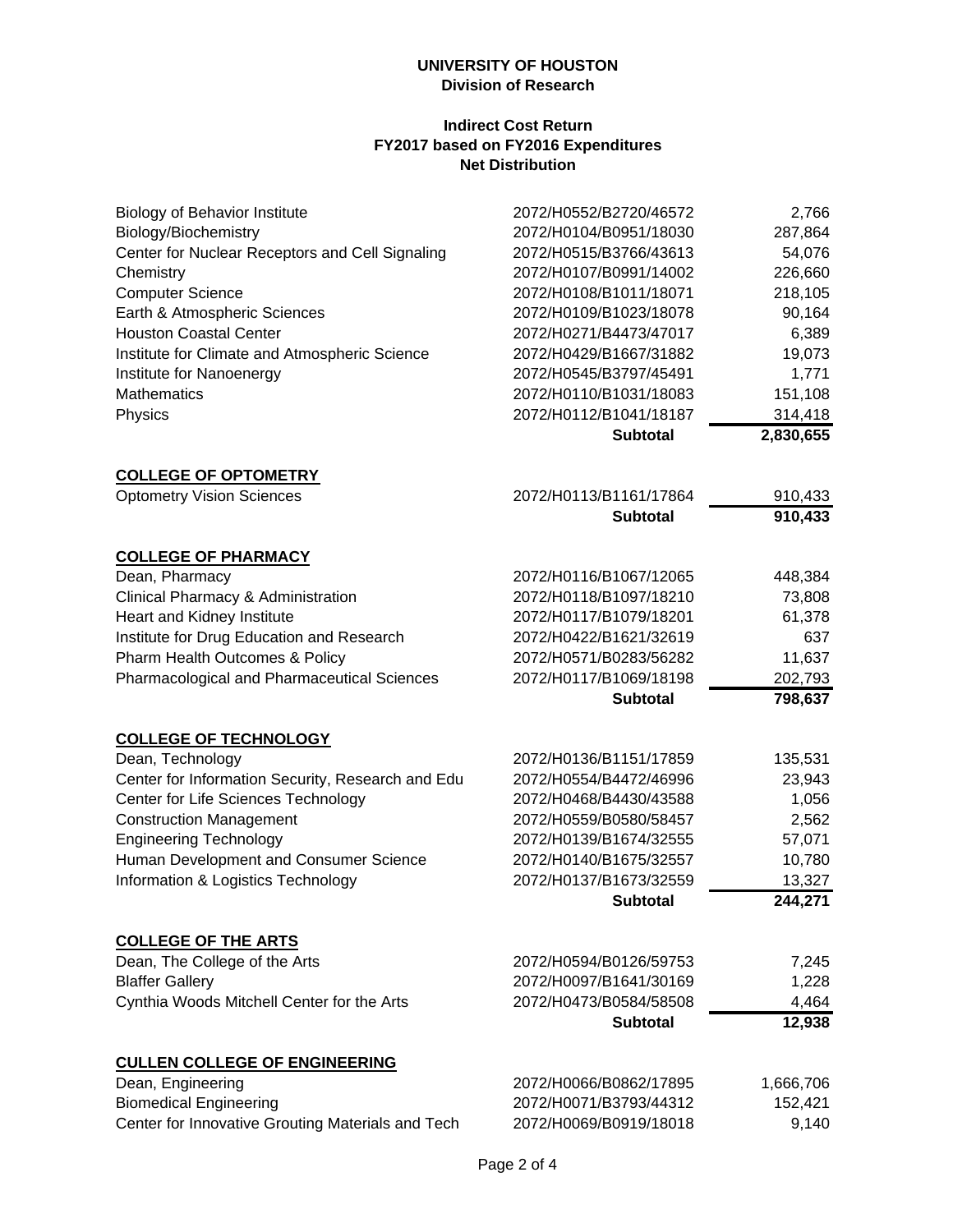### **UNIVERSITY OF HOUSTON Division of Research**

#### **Indirect Cost Return FY2017 based on FY2016 Expenditures Net Distribution**

| <b>Chemical Engineering</b>                         | 2072/H0067/B0864/17896 | 435,100   |
|-----------------------------------------------------|------------------------|-----------|
| <b>Civil Engineering</b>                            | 2072/H0068/B0882/18122 | 177,982   |
| <b>Electrical &amp; Computer Engineering</b>        | 2072/H0070/B0886/18123 | 305,071   |
| <b>Industrial Engineering</b>                       | 2072/H0072/B0892/18009 | 9,975     |
| <b>Mechanical Engineering</b>                       | 2072/H0073/B0896/18011 | 188,207   |
| National Center for Airborne Laser Mapping          | 2072/H0541/B2218/45956 | 118,473   |
| <b>SSPEED</b>                                       | 2072/H0520/B3784/44141 | 2,202     |
| Texas Hurricane Center for Innovative Technology    | 2072/H0512/B4450/43616 | 2,400     |
|                                                     | <b>Subtotal</b>        | 3,067,677 |
| <b>DIVISION OF RESEARCH</b>                         |                        |           |
| VP-Research                                         | 2072/H0233/B0818/18094 | 142,486   |
| Advanced Manufacturing Institute                    | 2072/H0579/B0397/56520 | 17,622    |
| Center for Advanced Computing and Data Systems      | 2072/H0246/B0822/18096 | 61,900    |
| <b>Center for Advanced Materials</b>                | 2072/H0453/B1730/36385 | 13,937    |
| Center for Industrial Partnerships                  | 2072/H0589/B0531/57640 | 8,592     |
| Institute for Molecular Design                      | 2072/H0103/B1065/18197 | 1,270     |
| <b>TcSUH</b>                                        | 2072/H0452/B0848/36896 | 183,710   |
| <b>Texas Obesity Research Center</b>                | 2072/H0500/B4422/42126 | 66,957    |
| <b>TIMES</b>                                        | 2072/H0288/B1691/34116 | 364,394   |
|                                                     | <b>Subtotal</b>        | 860,867   |
| <b>GRADUATE COLLEGE OF SOCIAL WORK</b>              |                        |           |
| Dean, Social Work                                   | 2072/H0129/B1169/10692 | 76,030    |
| Center for Drug and Social Policy Research          | 2072/H0508/B1171/43463 | 9,906     |
| Center for Health Equities & Evaluation Research    | 2072/H0662/B1171/48442 | 527       |
| Child & Family for Innovative Research              | 2072/H0509/B1171/43450 | 49,262    |
|                                                     | <b>Subtotal</b>        | 135,725   |
| HILTON COLLEGE OF HOTEL AND RESTAURANT MANAGEMENT   |                        |           |
| Hotel and Restaurant Management                     | 2072/H0081/B1165/17866 | 23,987    |
|                                                     | <b>Subtotal</b>        | 23,987    |
| <b>SENIOR V.P. FOR ACADEMIC AFFAIRS AND PROVOST</b> |                        |           |
| Senior V.P. for Academic Affairs and Provost        | 2072/H0005/B0810/11889 | 59,056    |
| <b>UH Energy</b>                                    | 2072/H0567/B0581/58459 | 50,066    |
|                                                     | <b>Subtotal</b>        | 109,122   |
| <b>UH LAW CENTER</b>                                |                        |           |
| Dean, Law                                           | 2072/H0098/B1177/17903 | 42,309    |
|                                                     | <b>Subtotal</b>        | 42,309    |
| <b>VICE PRESIDENT FOR STUDENT AFFAIRS</b>           |                        |           |
| Vice President, Student Affairs                     | 2072/H0205/B0854/17892 | 8,617     |
| <b>Childrens Learning Centers</b>                   | 2072/H0229/B0854/58916 | 6,771     |
|                                                     | <b>Subtotal</b>        | 15,388    |